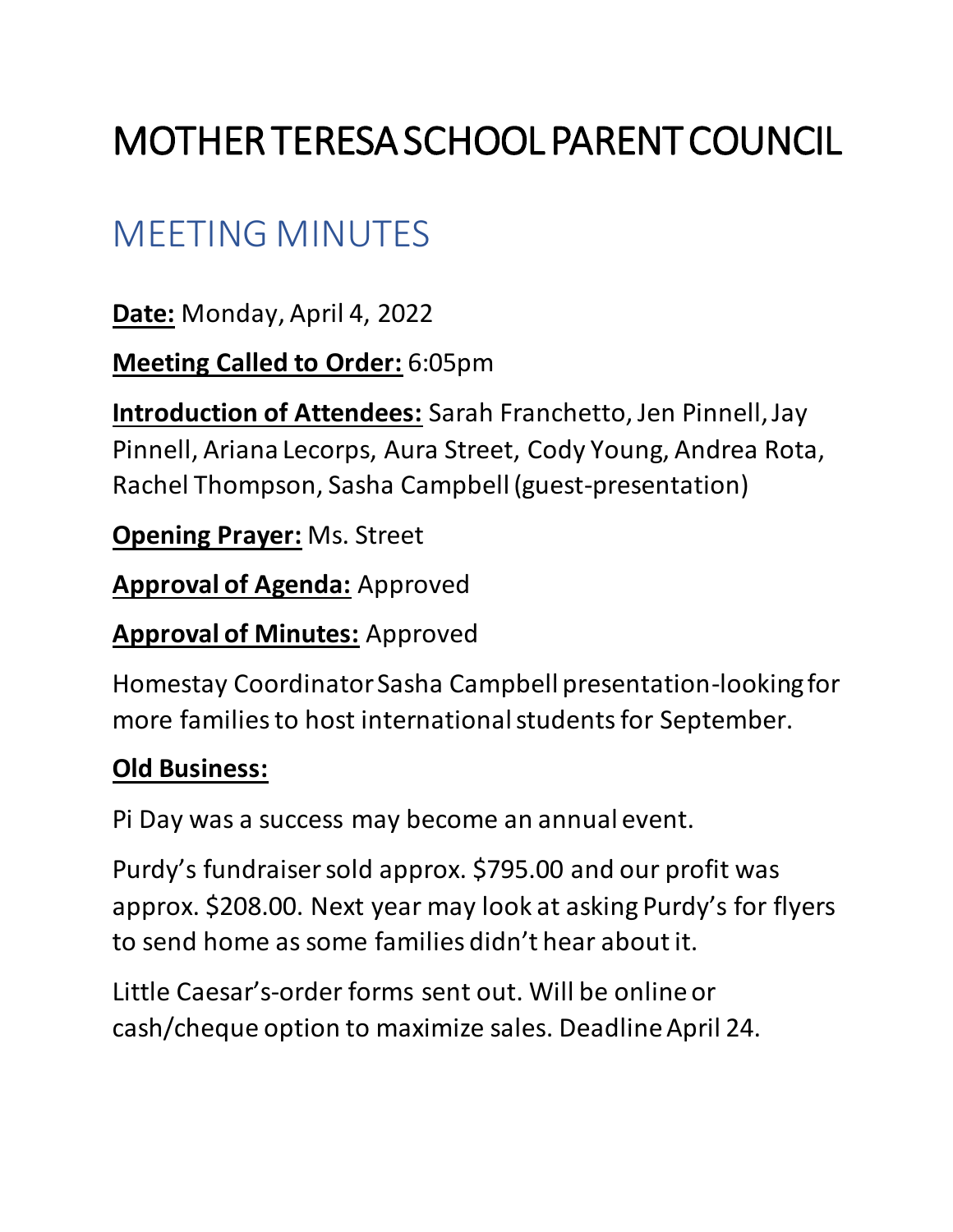Read-A-Thon-will take place the month of May. Approved Skip The Dishes and Coles gift cards for prizes.

Staff decided on Pooties Poutine for their staff appreciation lunch on May 25.

Art Auction-Jen will book DJ (Mark Flanigan). Each class approved \$100 budget for art projects, which covers an individual piece by each student and a class piece.

Sarah made a motion to increase budget for art auction from \$80.00 to \$100.00, Jay seconded the motion.

#### **New Business:**

School start supply lists.

Year end fun day/BBQ will be June 27 with hotdogs, chips, and bottled water.

Goodbye assembly/slideshow June 28.

#### **Teacher Report:**

Volunteer appreciation pizza lunch will be May 27 from 11:30 to 12:30. RSVP to Tanya.

## **Principal's Report:**

Grant money used to book Trevor Moore presentation at St. Pats and open to everyone.

#### **Meeting Adjourned:** 7:35pm

**Next Meeting:** Monday May 2 @6:oopm